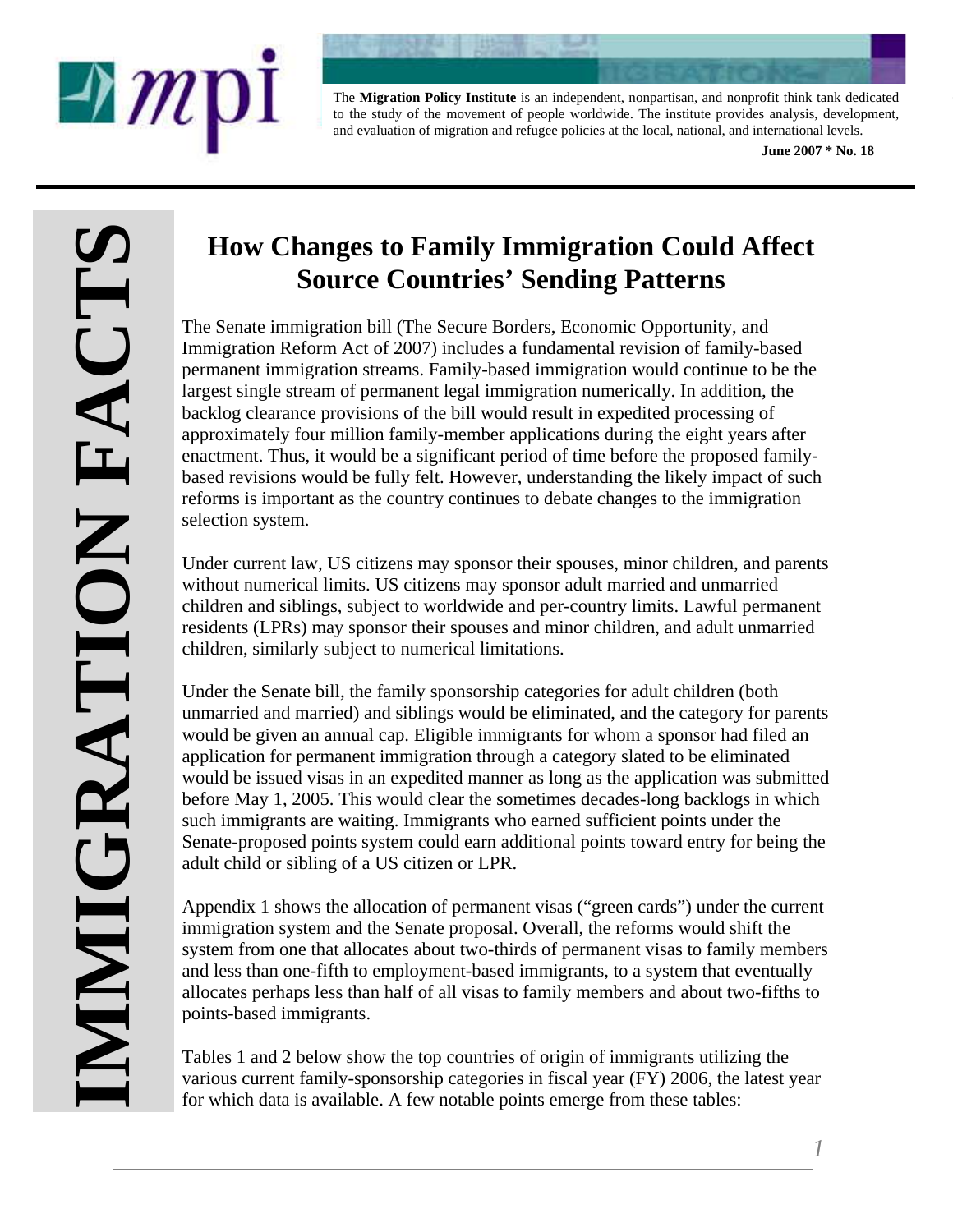- Overall, half of the countries sending most family-based immigrants to the United States in 2006 were Latin American or Caribbean nations, while the other half were Asian nations.
- Latin American/Caribbean nations dominate among preference categories for the unmarried adult children of US citizens and unmarried adult children of LPRs.
- Asian countries account for more immigrants through the sponsorship categories for married adult children of US citizens and siblings of US citizens.
- Mexico is the source of more than twice as many parents as any other country. Excluding Mexico, Asian countries are the origin of somewhat more parents in 2006 than Latin American or Caribbean countries.
- Therefore, elimination of some categories will most affect migration from Latin American and Caribbean countries, while elimination of other categories will most affect migration from Asia.

## **How Nationals of Countries Currently Using the Family-Based System Would Fare in a Points System**

Examining the human capital characteristics of immigrants from some major family-immigrant sending countries offers hints to which countries' emigrants might be able to gain entry under the proposed points-based selection system.<sup>[1](#page-1-0)</sup> The proposed points system assigns points to various factors: employment/age, education, English/civics, and family ties. Specifically, the points system would offer points for employment in a high-skill or high-growth occupation, being between ages 25 and 39, educational attainment, English ability, and as stated above, family members in the United States. (Appendix 2 shows the distribution of points in the Senate proposed points system.) Figures 1 through 5 below show the age distribution, educational attainment, English ability, and most common occupations of recent immigrants (since 1990) from some of the top family-immigrant sending countries, utilizing data from the 2005 American Community Survey, put out by the Census Bureau.

Generally, these figures show that in 2005:

 $\overline{a}$ 

- Recent immigrants from India, Korea, China, and the Philippines were most likely to have a bachelor's or higher degree, worth 16 points for a bachelor's degree, 20 for a graduate degree.
- Recent immigrants from Guatemala, El Salvador, Mexico, the Dominican Republic, and Vietnam were quite likely to lack a high school diploma, and would therefore earn no points for education.
- Recent immigrants from India and the Philippines had high rates of English proficiency, worth between 6 and 15 points depending on the level of English ability.
- Those from Mexico, Guatemala, El Salvador, and Vietnam were most likely to be limited English proficient (LEP, meaning they reported speaking English less than "very well").

*2* 

<span id="page-1-0"></span><sup>&</sup>lt;sup>1</sup> For greater detail on the human capital characteristics of recent immigrants from major sending countries, see Demetrios Papademetriou, Jeanne Batalova, and Julia Gelatt, "Proposed Points System and Its Likely Impact on Prospective Immigrants" (Washington, DC: Migration Policy Institute, May 2007), http://www.migrationpolicy.org/pubs/PointsSystem\_051807.pdf.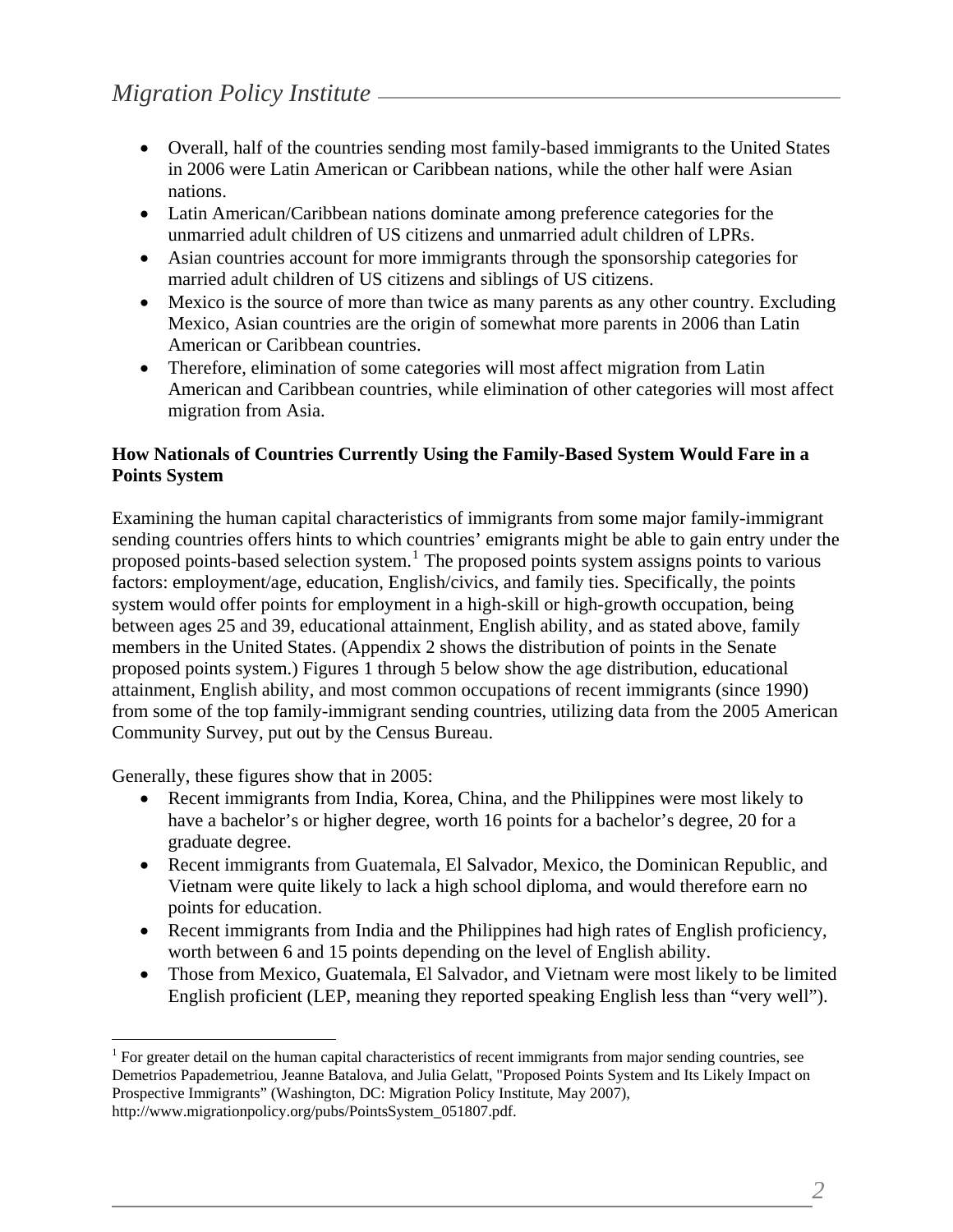- The most common occupations among recent immigrants from Central America and the Caribbean were farming, construction, extraction, and transportation and service occupations. At least some of these are likely to be listed among the 30 occupations expected to create the most new jobs over the next ten years. Employment in these highgrowth occupations would bring 16 points under the points system.
- The most common occupations among recent immigrants from Asia were service; sales; management, business, and finance; administrative support; and IT occupations. Management, business, and finance, and IT occupations are likely to be included among "specialty occupations," defined as occupations that normally require a bachelor's degree. Employment in such occupations would bring 20 points under the points system. IT occupations would count as "STEM" occupations (science, technology, engineering, and mathematics occupations), which would bring an additional eight points.
- India, El Salvador, Guatemala, and Mexico had the highest shares of recent immigrants in the age range of 25-39, worth three points. (Note however, that these data show age in 2005 and not age at entry. Those who entered in 1990 have, of course, aged 15 years since they entered the United States.)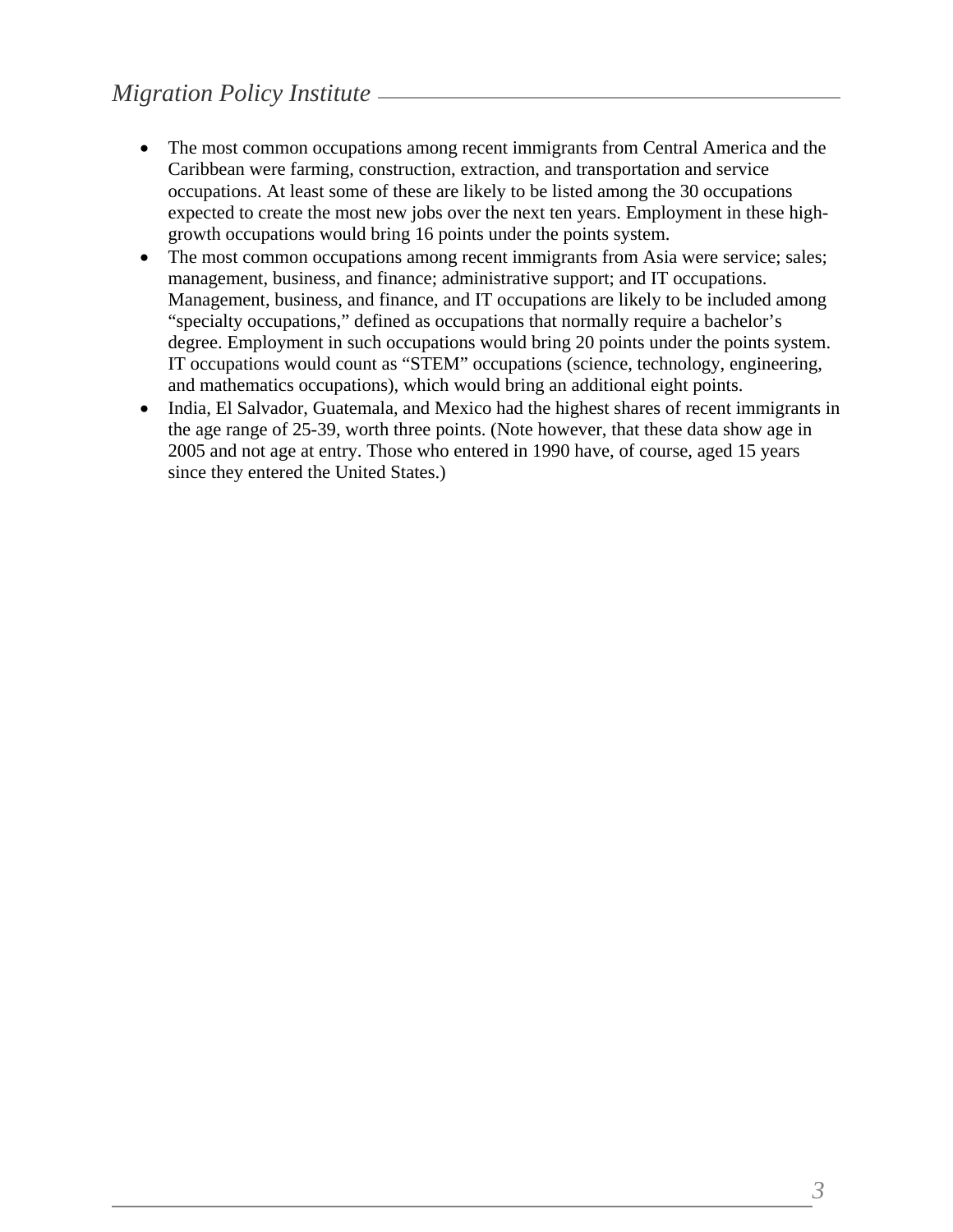| <b>1st. Unmarried Adult Children</b> | of US citizens |       |             | <b>2B. Unmarried Adult Children of</b><br>2A. Spouses and Minor<br><b>Children of LPRs</b><br><b>LPR<sub>s</sub></b> |       |             |               |       |
|--------------------------------------|----------------|-------|-------------|----------------------------------------------------------------------------------------------------------------------|-------|-------------|---------------|-------|
| Country                              | <b>Number</b>  | Share | Country     | Number                                                                                                               | Share | Country     | <b>Number</b> | Share |
| Jamaica                              | 3,109          | 12.9  | Mexico      | 52,781                                                                                                               | 60.9  | Domin Repub | 7,949         | 34.6  |
| Mexico                               | 1,788          | 7.4   | Domin Repub | 4.863                                                                                                                | 5.6   | Philippines | 4,662         | 20.3  |
| Philippines                          | 1,637          | 6.8   | El Salvador | 3,621                                                                                                                | 4.2   | Mexico      | 1,935         | 8.4   |
| Guvana                               | 1,384          | 5.8   | China       | 2.407                                                                                                                | 2.8   | Haiti       | 1.093         | 4.8   |
| Domin Repub                          | 1,355          | 5.6   | Philippines | 2,324                                                                                                                | 2.7   | China       | 706           | 3.1   |
| Colombia                             | 1,141          | 4.7   | India       | 1,547                                                                                                                | 1.8   | El Salvador | 671           | 2.9   |
| Vietnam                              | 936            | 3.9   | Guatemala   | 1,452                                                                                                                | 1.7   | Jamaica     | 604           | 2.6   |
| China                                | 885            | 3.7   | Haiti       | 1,272                                                                                                                | 1.5   | Colombia    | 418           | 1.8   |
| El Salvador                          | 742            | 3.1   | Ecuador     | 1,243                                                                                                                | 1.4   | Ecuador     | 400           | 1.7   |
| Haiti                                | 690            | 2.9   | Bangladesh  | 1,243                                                                                                                | 1.4   | Guatemala   | 338           | 1.5   |
| Worldwide                            | 24,029         | 100.0 |             | 86,682                                                                                                               | 100.0 |             | 22,942        | 100.0 |
| <b>Total</b>                         |                |       |             |                                                                                                                      |       |             |               |       |

#### **Table 1. Top Ten Sending Countries for Capped Family Preference Categories, Visas Issued 2006**  *Shaded categories are slated for elimination under the Senate immigration bill S. 1639*

|             | <b>3rd. Married Adult Children of</b><br><b>US citizens</b> |       |             | 4th. Siblings of US citizens |       | <b>Total Family Preference</b> |         |       |  |
|-------------|-------------------------------------------------------------|-------|-------------|------------------------------|-------|--------------------------------|---------|-------|--|
| Country     | <b>Number</b>                                               | Share | Country     | <b>Number</b>                | Share | Country                        | Number  | Share |  |
| Philippines | 3,000                                                       | 13.9  | India       | 10.970                       | 17.2  | Mexico                         | 62,967  | 28.8  |  |
| China       | 2.252                                                       | 10.5  | China       | 9.860                        | 15.5  | Domin Repub                    | 16,266  | 7.4   |  |
| Vietnam     | 2.058                                                       | 9.6   | Vietnam     | 8.913                        | 14.0  | China                          | 16.110  | 7.4   |  |
| Mexico      | 1,821                                                       | 8.5   | Mexico      | 4.642                        | 7.3   | Philippines                    | 15.463  | 7.1   |  |
| Guyana      | 1,618                                                       | 7.5   | Philippines | 3,840                        | 6.0   | India                          | 14.672  | 6.7   |  |
| India       | 1,429                                                       | 6.6   | Pakistan    | 2,098                        | 3.3   | Vietnam                        | 12,919  | 5.9   |  |
| Poland      | 876                                                         | 4.1   | Taiwan      | 1,875                        | 2.9   | Jamaica                        | 6.015   | 2.7   |  |
| South Korea | 682                                                         | 3.2   | Bangladesh  | 1,683                        | 2.6   | El Salvador                    | 5.788   | 2.6   |  |
| Jamaica     | 462                                                         | 2.1   | Domin Repub | 1,663                        | 2.6   | Guvana                         | 4.736   | 2.2   |  |
| Domin Repub | 436                                                         | 2.0   | Hong Kong   | 1,343                        | 2.1   | Pakistan                       | 3,852   | 1.8   |  |
| Worldwide   | 21,511                                                      | 100.0 |             | 63,712                       | 100.0 |                                | 218,876 | 100.0 |  |
| Total       |                                                             |       |             |                              |       |                                |         |       |  |

Note: China refers to mainland China only.

*Source:* US Department of State, *Report of the Visa Office,* 2006, Table V, http://travel.state.gov/visa/frvi/statistics/statistics\_3163.html.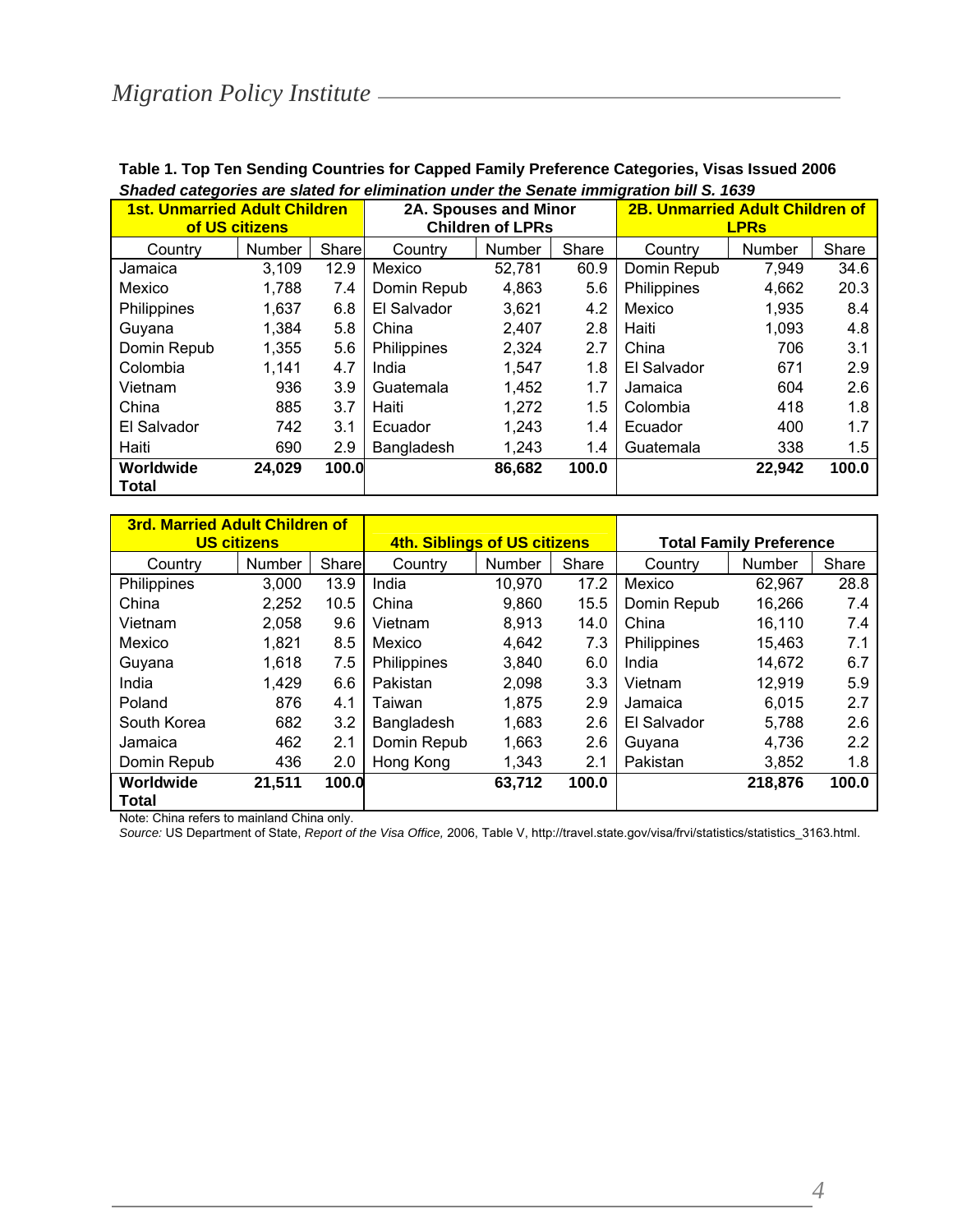**Table 2. Top Ten Sending Countries for Uncapped Immediate Family of US citizens, Visas Issued 2006** 

| Shaded categories are slated for elimination under the Senate immigration |  |  |
|---------------------------------------------------------------------------|--|--|
| bill S. 1639                                                              |  |  |

| <b>Spouse of US Citizen</b> |        |       |             | <b>Child of US Citizen</b> |       |
|-----------------------------|--------|-------|-------------|----------------------------|-------|
| Country                     | Number | Share | Country     | Number                     | Share |
| Mexico                      | 6,793  | 10.6  | Mexico      | 8,327                      | 14.9  |
| India                       | 4,389  | 6.8   | Philippines | 4,913                      | 8.8   |
| China                       | 4,091  | 6.4   | Domin Repub | 4,339                      | 7.8   |
| Philippines                 | 4,034  | 6.3   | Jamaica     | 3,153                      | 5.6   |
| Vietnam                     | 3.362  | 5.2   | China       | 2.491                      | 4.4   |
| Japan                       | 1,936  | 3.0   | Colombia    | 2,078                      | 3.7   |
| Pakistan                    | 1,614  | 2.5   | Haiti       | 1,942                      | 3.5   |
| Domin Repub                 | 1,526  | 2.4   | Ecuador     | 1,656                      | 3.0   |
| Jamaica                     | 1,438  | 2.2   | Yemen       | 1,595                      | 2.8   |
| Bangladesh                  | 1,420  | 2.2   | El Salvador | 1,440                      | 2.6   |
| <b>Worldwide Total</b>      | 64,252 | 100.0 |             | 55,980                     | 100.0 |

| <b>Parent of US Citizen</b> |               |       | <b>Total Immediate Family*</b> |         |       |  |  |
|-----------------------------|---------------|-------|--------------------------------|---------|-------|--|--|
| Country                     | <b>Number</b> | Share | Country                        | Number  | Share |  |  |
| Mexico                      | 19,089        | 23.0  | Mexico                         | 34,292  | 15.3  |  |  |
| China                       | 7,804         | 9.4   | China                          | 20,886  | 9.3   |  |  |
| India                       | 7,295         | 8.8   | Philippines                    | 15,757  | 7.0   |  |  |
| Philippines                 | 6.524         | 7.8   | India                          | 12,905  | 5.8   |  |  |
| Domin Repub                 | 3,024         | 3.6   | Domin Repub                    | 8,921   | 4.0   |  |  |
| Vietnam                     | 2,926         | 3.5   | Vietnam                        | 7.638   | 3.4   |  |  |
| Bangladesh                  | 2,214         | 2.7   | Jamaica                        | 6,359   | 2.8   |  |  |
| Iran                        | 2,192         | 2.6   | Guatemala                      | 6.193   | 2.8   |  |  |
| Ecuador                     | 1,984         | 2.4   | Russia                         | 5,615   | 2.5   |  |  |
| Colombia                    | 1,754         | 2.1   | Colombia                       | 5,411   | 2.4   |  |  |
| <b>Worldwide Total</b>      | 83,133        | 100.0 |                                | 224,187 | 100.0 |  |  |

\* In addition to the categories detailed above, immediate family preference categories also include foreign children adopted by US citizens and certain widow(er)s of US citizens and their children. Note: China refers to mainland China only.

*Source:* US Department of State, *Report of the Visa Office,* 2006, Table V,

http://travel.state.gov/visa/frvi/statistics/statistics\_3163.html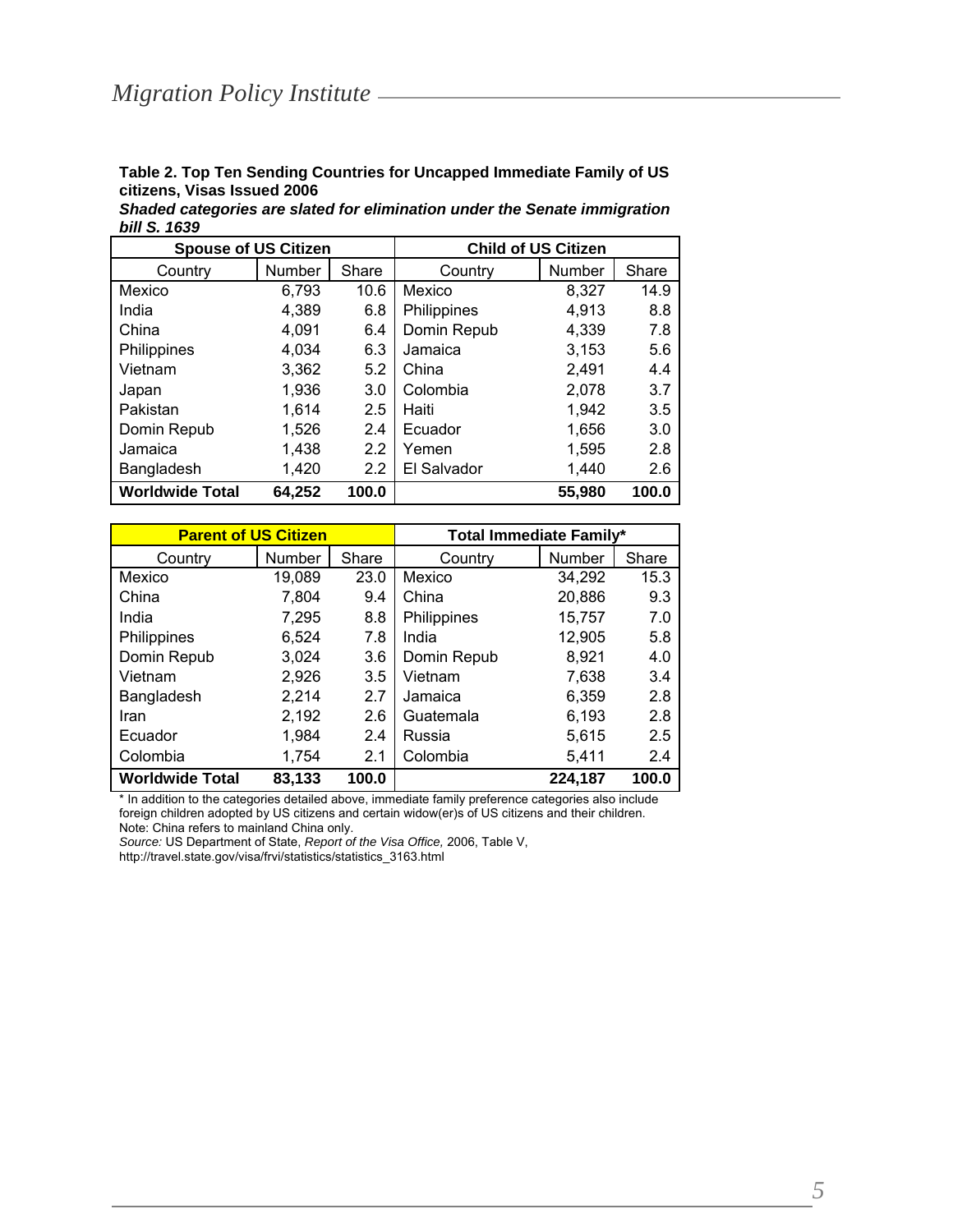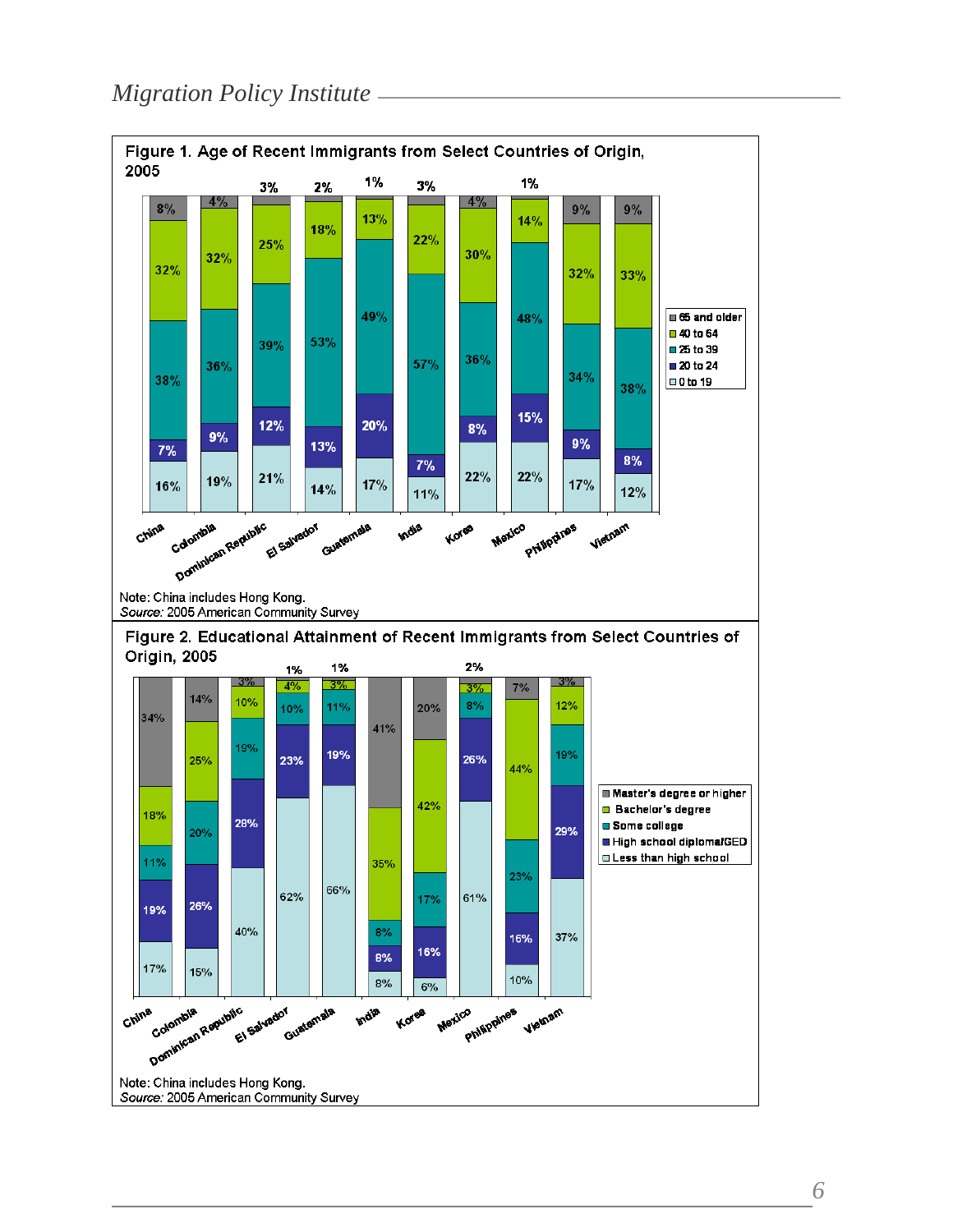

*7*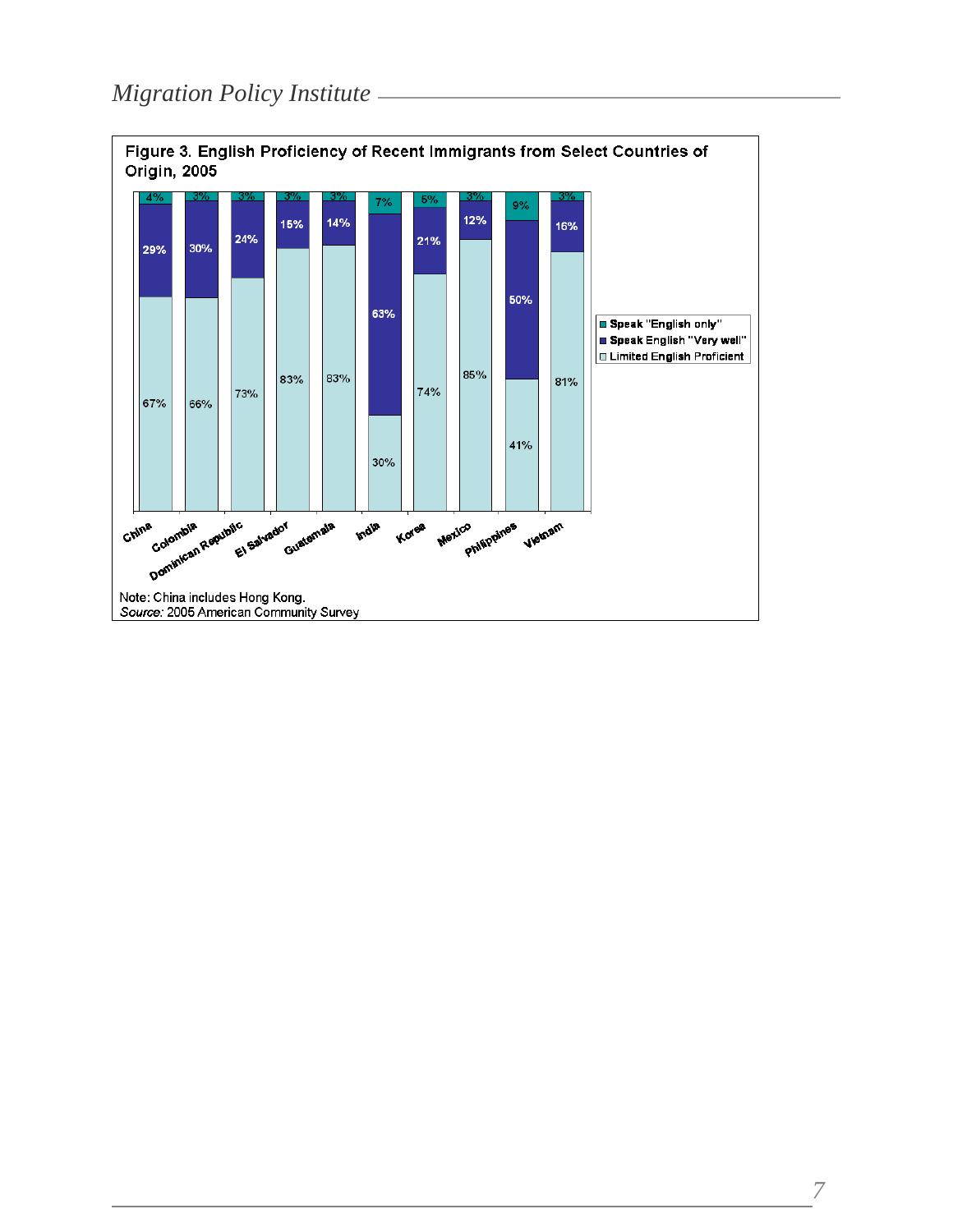|                                           | Total     | Manag/<br><b>Business/</b><br><b>Finance</b> | ΙT                                                     | <b>Non-IT</b><br><b>Scientists</b><br>&<br><b>Engineers</b> | Edu/<br>Training/<br><b>Entertain</b> | Health | <b>Service</b>                  | <b>Sales</b>                     | Admin<br>support | Farm/<br>Const/<br>Extract/<br><b>Transport</b> | Manuf/<br>Install/<br>Repair | Other |
|-------------------------------------------|-----------|----------------------------------------------|--------------------------------------------------------|-------------------------------------------------------------|---------------------------------------|--------|---------------------------------|----------------------------------|------------------|-------------------------------------------------|------------------------------|-------|
| Likely classification<br>in points system |           | Specialty                                    | Specialty,<br>STEM,<br>high<br>demand<br>(for<br>some) | Specialty,<br><b>STEM</b>                                   | Specialty                             | Health | High<br>Demand<br>(for<br>some) | High<br>Demand<br>(for a<br>few) | High<br>Demand   | High<br>Demand<br>(for a few)                   | <b>NA</b>                    | NA    |
| China/Hong Kong                           | 546,829   | 11%                                          | 10%                                                    | 13%                                                         | 12%                                   | 5%     | 18%                             | 9%                               | 8%               | 4%                                              | 7%                           | 2%    |
| Colombia                                  | 217,356   | 8%                                           | 2%                                                     | 3%                                                          | 6%                                    | 4%     | 26%                             | 11%                              | 13%              | 12%                                             | 13%                          | 3%    |
| Dominican Republic                        | 260,011   | 4%                                           | 0%                                                     | 1%                                                          | 3%                                    | 5%     | 29%                             | 11%                              | 11%              | 16%                                             | 16%                          | 3%    |
| El Salvador                               | 423,845   | 3%                                           | 0%                                                     | 0%                                                          | $1\%$                                 | $1\%$  | 33%                             | 6%                               | 6%               | 30%                                             | 18%                          | 2%    |
| Guatemala                                 | 315,001   | 2%                                           | 0%                                                     | 0%                                                          | $1\%$                                 | $1\%$  | 30%                             | 7%                               | 4%               | 35%                                             | 18%                          | 2%    |
| India                                     | 704,320   | 14%                                          | 28%                                                    | 9%                                                          | 6%                                    | 8%     | 5%                              | 11%                              | 7%               | 4%                                              | 5%                           | 2%    |
| Korea                                     | 256,682   | 15%                                          | 4%                                                     | 5%                                                          | 14%                                   | 5%     | 14%                             | 18%                              | 9%               | 4%                                              | 6%                           | 5%    |
| Mexico                                    | 4,484,443 | 2%                                           | 0%                                                     | 0%                                                          | $1\%$                                 | 1%     | 29%                             | 5%                               | 4%               | 37%                                             | 18%                          | 2%    |
| Philippines                               | 549,384   | 8%                                           | 3%                                                     | 3%                                                          | 3%                                    | 24%    | 17%                             | 10%                              | 15%              | 5%                                              | 9%                           | 2%    |
| Vietnam                                   | 391,868   | 5%                                           | 3%                                                     | 3%                                                          | 2%                                    | 3%     | 32%                             | 7%                               | 9%               | 6%                                              | 28%                          | 2%    |

## **Table 3. Occupations of Recent Immigrants, Age 16 and Older, from Select Countries of Origin, 2005**

Notes: Excludes those who had not worked in the last five years or who reported no occupation. Employment in a specialty occupation brings 20 points, employment in a high demand occupation brings 16 points, and employment in a STEM (science, technology, engineering, and math) or healthcare occupation brings 8 points.

Manag/Business/Finance = Management, Business, and Finance

IT = Information Technology

Edu/Training/Entertain = Education, Training, and Entertainment

Admin Support = Administrative Support

Farm/Const/Extract/Transport = Farming, Construction, Extraction, and Transportation

Manuf/Install/Repair = Manufacturing, Installation, and Repair

*Source:* 2005 American Community Survey.

*8*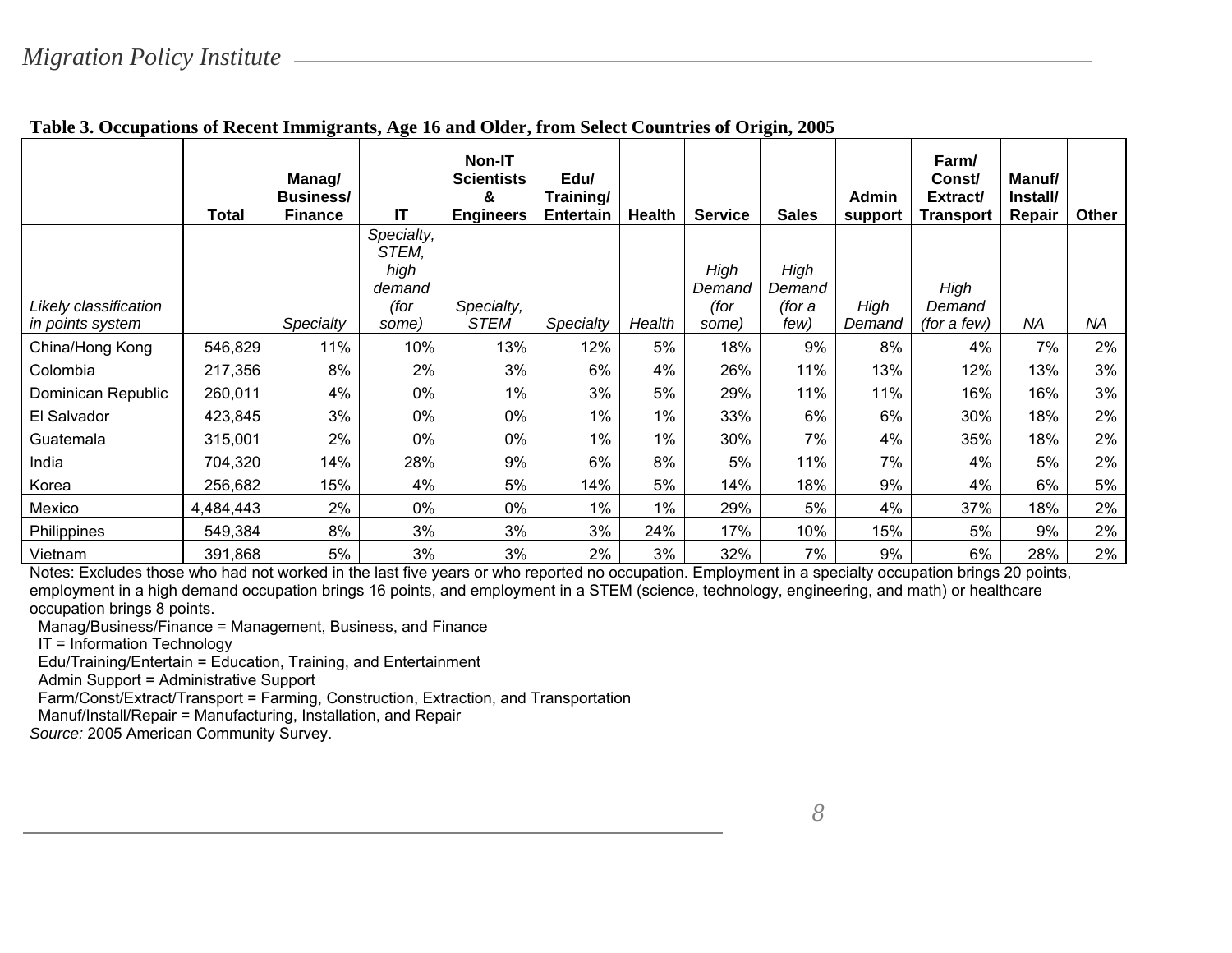| Appendix 1. Comparison of Current and Proposed Permanent Family-Based Immigration Systems |
|-------------------------------------------------------------------------------------------|
|-------------------------------------------------------------------------------------------|

| <b>CURRENT SYSTEM</b><br>(average annual admissions FY 2002 to FY<br>2006) | <b>Annual</b><br><b>Number</b><br>of LPRs | $%$ of<br><b>All</b><br><b>LPRs</b> | <b>SENATE PROPOSAL, BEGINNING</b><br><b>YEARS</b>            | <b>Annual</b><br><b>Number</b><br>of LPRs | $%$ of<br>All<br><b>LPRs</b> | <b>SENATE PROPOSAL, AFTER</b><br><b>BACKLOGS CLEARED</b>           | <b>Annual</b><br><b>Number</b><br>of LPRs | $%$ of<br><b>All</b><br><b>LPRs</b> |
|----------------------------------------------------------------------------|-------------------------------------------|-------------------------------------|--------------------------------------------------------------|-------------------------------------------|------------------------------|--------------------------------------------------------------------|-------------------------------------------|-------------------------------------|
| <b>Total</b>                                                               | 1,007,545                                 | 100.0                               | <b>Total</b>                                                 | 1,327,410                                 | 100.0                        | <b>Total</b>                                                       | 1,020,532                                 | 100.0                               |
| Immediate family of US citizens                                            |                                           |                                     | Immediate family of US citizens*                             |                                           |                              | Immediate family of US citizens*                                   |                                           |                                     |
| (no overall cap, no per-country limit)                                     | 449.898                                   | 44.7                                | (no overall cap, no per-country limit)                       | 361,269                                   | 27.2                         | (no overall cap, no per-country limit)                             | 361,269                                   | 35.4                                |
| Spouses                                                                    | 265,639                                   | 26.4                                | Spouses                                                      | 265,639                                   | 20.0                         | Spouses                                                            | 265,639                                   | 26.0                                |
| Minor children                                                             | 95.630                                    | 9.5                                 | Minor children                                               | 95,630                                    | 7.2                          | Minor children                                                     | 95,630                                    | 9.4                                 |
| Parents                                                                    | 88,629                                    | 8.8                                 |                                                              |                                           |                              |                                                                    |                                           |                                     |
| <b>Family-sponsored immigrants</b>                                         |                                           |                                     | <b>Family-sponsored immigrants</b>                           |                                           |                              | <b>Family-sponsored immigrants</b>                                 |                                           |                                     |
| (floor = $226,000$ , per-country limit = $7\%$ )                           | 199,046                                   | 19.8                                | (per-country limit = $10\%$ )                                | 567,000                                   | 42.7                         | (per-country limit = $10\%)$                                       | 127,000                                   | 12.4                                |
| 1 Adult unmarried children of US citizens                                  | 24,306                                    | 2.4                                 | 2A Spouses/minor children of LPRs                            | 87,000                                    | 6.6                          | 2A Spouses/minor children of LPRs                                  | 87,000                                    | 8.5                                 |
| 2A Spouses/minor children of LPRs                                          | 67.775                                    | 6.7                                 | Parents of US citizens                                       | 40,000                                    | 3.0                          | Parents of US citizens                                             | 40,000                                    | 3.9                                 |
| 2B Adult unmarried children of LPRs                                        | 21,000                                    | 2.1                                 | Backlog reduction, categories 1/2B/3/4**                     | 440,000                                   | 33.1                         |                                                                    |                                           |                                     |
| 3 Adult married children of US citizens                                    | 24,293                                    | 2.4                                 |                                                              |                                           |                              |                                                                    |                                           |                                     |
| 4 Siblings of US citizens                                                  | 61,691                                    | 6.1                                 |                                                              |                                           |                              |                                                                    |                                           |                                     |
| <b>Employment-based immigrants</b>                                         |                                           |                                     | <b>Merit-based immigrants</b>                                |                                           |                              |                                                                    |                                           |                                     |
| (cap=140,000 on principals & dependents, per-<br>country limit = 7%)       | 167,701                                   | 16.6                                | (applies to first five years, per-country limit<br>$= 10\%)$ | 253,878                                   | 19.1                         | <b>Merit-based immigrants</b><br>(per-country limit = $10\%$ )**** | 387,000                                   | 37.9                                |
| 1 Priority Workers                                                         | 37,364                                    | 3.7                                 | Merit-based immigrants***                                    | 246,878                                   | 18.6                         | Merit-based immigrants                                             | 380,000                                   | 37.2                                |
| 2 Professionals with advanced                                              |                                           |                                     | Exceptional Y visa holders                                   | $\geq 10,000$                             |                              | Exceptional Y visa holders                                         | $\geq 10,000$                             |                                     |
|                                                                            | 35,536                                    | 3.5                                 |                                                              | $\geq 90,000$                             |                              | Special immigrants                                                 |                                           | 0.4                                 |
| degrees/persons with exceptional ability                                   |                                           |                                     | Backlog reduction, categories 1/2/3                          |                                           |                              |                                                                    | 4,200                                     |                                     |
| Skilled workers, professionals, other workers<br>3                         | 87,253                                    | 8.7                                 | Special immigrants                                           | 4,200                                     | 0.3                          | <b>Employment creation</b>                                         | 2,800                                     | 0.3                                 |
| 4 Special immigrants                                                       | 7,373                                     | 0.7                                 | <b>Employment creation</b>                                   | 2,800                                     | 0.2                          |                                                                    |                                           |                                     |
| <b>Employment creation</b><br>5                                            | 176                                       | 0.0                                 |                                                              |                                           |                              |                                                                    |                                           |                                     |
| <b>Other immigrants</b>                                                    | 190,899                                   | 18.9                                | Other immigrants*                                            | 145,263                                   | 10.9                         | Other immigrants*                                                  | 145,263                                   | 14.2                                |
| Refugees and asylees                                                       | 98,742                                    | 9.8                                 | Refugees and asylees                                         | 98,742                                    | 7.4                          | Refugees and asylees                                               | 98,742                                    | 9.7                                 |
| Legalized under IRCA                                                       | 135                                       | 0.0                                 | Other immigrants                                             | 46,521                                    | 3.5                          | Other immigrants                                                   | 46,521                                    | 4.6                                 |
| Diversity (cap=50,000)                                                     | 45,502                                    | 4.5                                 |                                                              |                                           |                              |                                                                    |                                           |                                     |
| Other immigrants                                                           | 46,521                                    | 4.6                                 |                                                              |                                           |                              |                                                                    |                                           |                                     |

Notes:

\* Assumes visa demand for immediate family of US citizens and other immigrants remains at 2002-2006 levels.

\*\* Would be exempt from per-country limits.

\*\*\* After the first five years, the number of merit-based immigrant visas would fall to 140,000 per year until the backlogs were cleared.

\*\*\*\* Table does not include the supplemental merit-based visas to be made available to accommodate those adjusting to permanent resident status from a Z visa.

*Sources:* US Department of Homeland Security, *Yearbook of Immigration Statistics: 2002-2006* (Washington, DC: US Department of Homeland Security Office of Immigration Statistics, 2004-2007)*;*  S. 1639.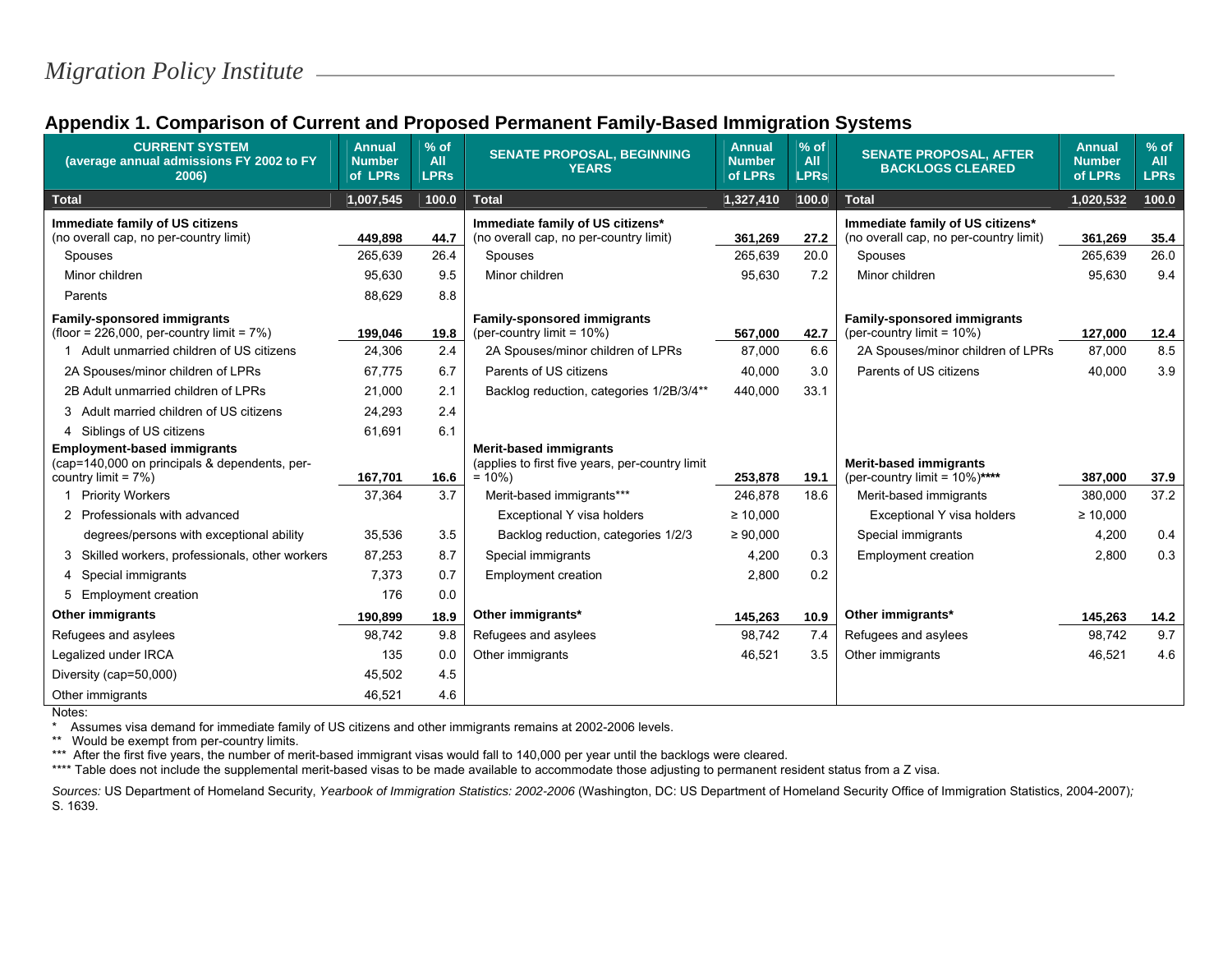|                                      | <b>Points Allotted</b> | <b>Maximum</b><br><b>Points</b><br><b>Allowed</b> |
|--------------------------------------|------------------------|---------------------------------------------------|
| <b>Employment</b>                    |                        |                                                   |
| <b>Specialty Occupation</b>          | 20                     |                                                   |
| <b>High Demand Occupation</b>        | 16                     |                                                   |
| STEM* or Health Occupation           | 8                      | 47                                                |
| <b>US Employer Sponsor</b>           | 6                      |                                                   |
| Years of Work for US Firm            | 2 per year, up to 10   |                                                   |
| Age                                  | 3                      |                                                   |
| <b>Education</b>                     |                        |                                                   |
| <b>Advanced Degree</b>               | 20                     |                                                   |
| <b>Bachelor's Degree</b>             | 16                     |                                                   |
| Associate's Degree                   | 10                     |                                                   |
| High School Diploma or GED           | 6                      | 28                                                |
| Perkins Vocational Education Program | 5                      |                                                   |
| Apprenticeship                       | 8                      |                                                   |
| STEM*, Associate's Degree or Above   | 8                      |                                                   |
| <b>English and Civics</b>            |                        |                                                   |
| TOEFL of 75 or higher                | 15                     |                                                   |
| TOEFL of 60-74                       | 10                     | 15                                                |
| Pass USCIS Citizenship Test          | 6                      |                                                   |
| <b>Extended Family**</b>             |                        |                                                   |
| Adult Child of USC***                | 8                      |                                                   |
| Adult Child of LPR                   | 6                      |                                                   |
| Sibling of USC*** or LPR             | 4                      | 10                                                |
| Applied for family visa in any above |                        |                                                   |
| category after May 1, 2005           | $\overline{2}$         |                                                   |
| <b>TOTAL POINTS</b>                  |                        | 100                                               |

#### **Appendix 2. Senate-Proposed Points System for Permanent Immigration**

\* STEM stands for science, technology, engineering, and mathematics

\*\* Immigrants could earn points for extended family only if they earn a total of 55 points from other categories.

\*\*\* USC = US citizens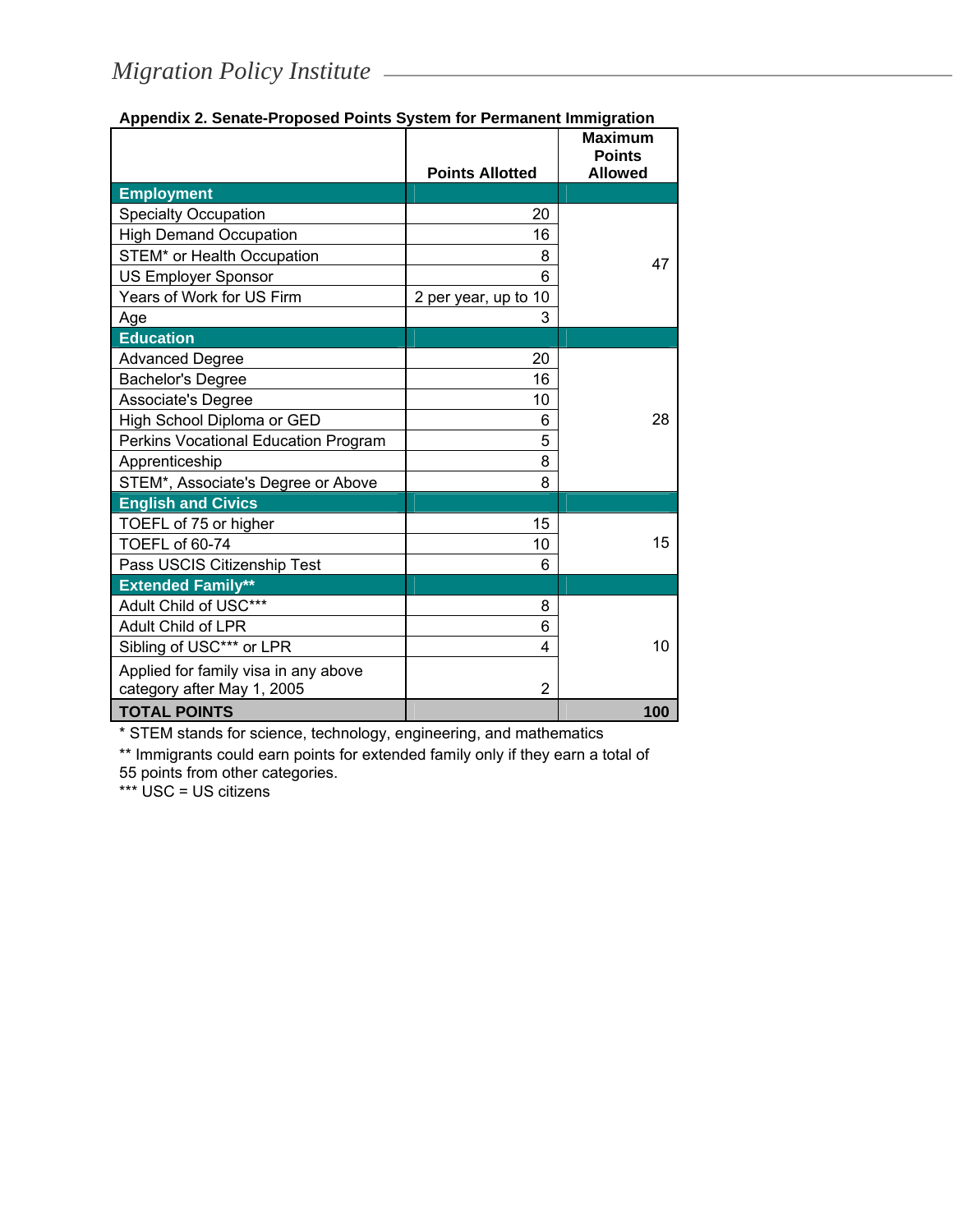# **DATA SOURCE**

The data are from the Report of the Visa Office of the Department of State, Senate bill S. 1639, and analysis of the Census Bureau's 2005 American Community Survey (ACS) by MPI Policy Analyst Jeanne Batalova. The 2005 ACS is based on a sample of the US population living in households, but not the population living in group quarters such as college dormitories, prisons, or long-term care facilities.

FY 2006 began in October 1, 2005 and ended on September 30, 2006.

## **EDITORIAL NOTE**

This Fact Sheet was updated on June 25, 2007, after its original release.

This information was compiled by MPI Research Assistant Julia Gelatt in June 2007. For questions or to arrange an interview with an MPI expert on immigration, please contact Colleen Coffey, Director of Communications, at (202) 266-1910 or [ccoffey@migrationpolicy.org.](mailto:ccoffey@migrationpolicy.org) Please visit us at [www.migrationpolicy.org](http://www.migrationpolicy.org/).

For more information on immigration to the United States and worldwide, visit the Migration Information Source, MPI's online publication, at [www.migrationinformation.org.](http://www.migrationinformation.org/) The Source provides fresh thought, authoritative data from numerous global organizations and governments, and analysis of international migration trends.